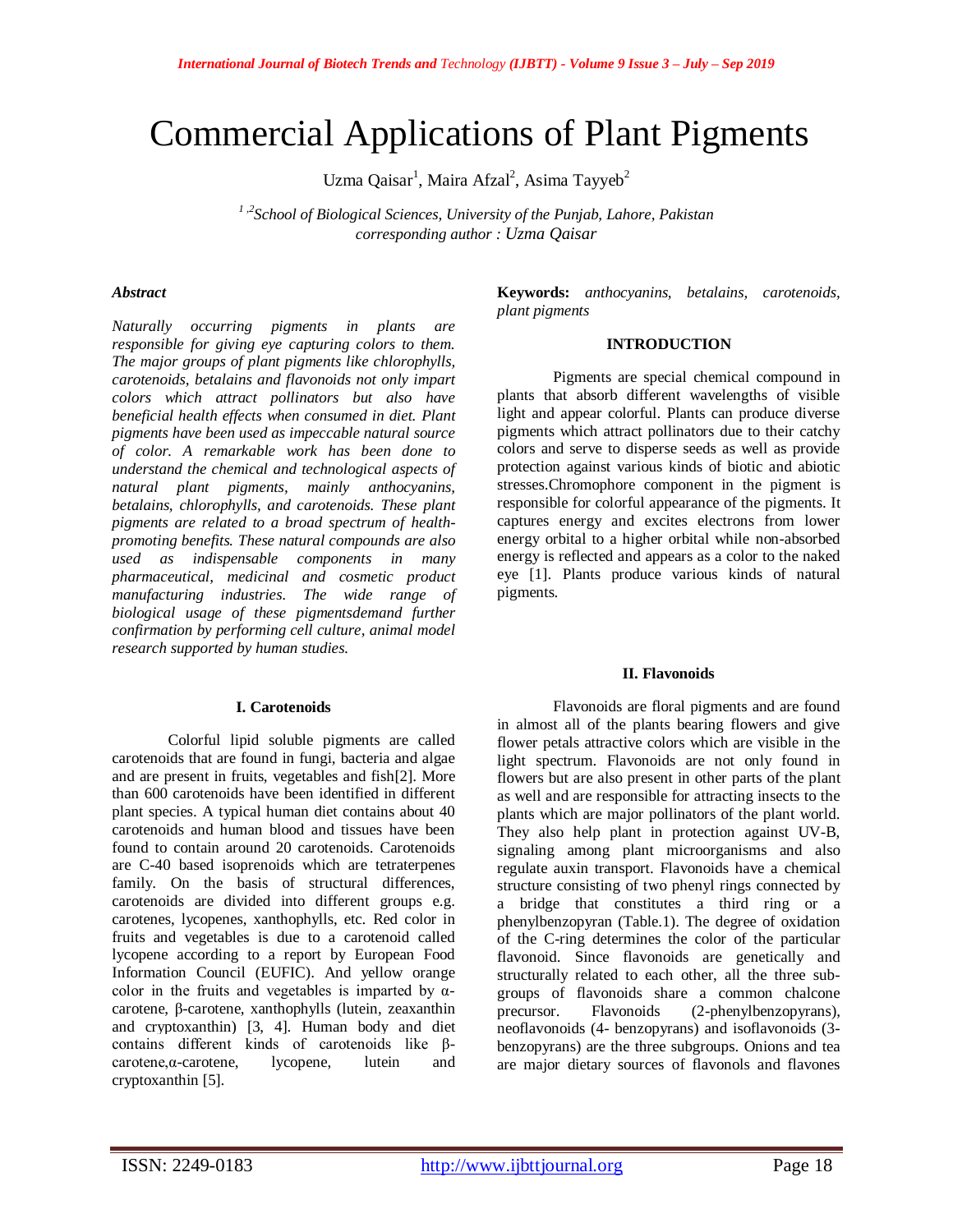| Pigment<br>Group   | <b>Types</b>                           | Colo<br>r                                                | <b>Structure</b><br>[6]                                                                 |
|--------------------|----------------------------------------|----------------------------------------------------------|-----------------------------------------------------------------------------------------|
| Chlorophylls       | Chlorophylls<br>a, b                   | Green                                                    | Chicaghat a. 3. - Cil.,<br>Chicoghat E. J. = CEO<br>The parplypin ring is shown in Bank |
| <b>Carotenoids</b> | Carotenes,<br>Kanthophylls             | Yello<br>w,<br>Red.<br>Oran<br>ge                        |                                                                                         |
| <b>Betalains</b>   | <b>Betaxanthins</b><br>Betacyanins     | Yello<br>w,<br>Red                                       |                                                                                         |
| <b>Flavonoids</b>  | Chalcones<br>Flavonols<br>Anthocyanins | Cream,<br>yello<br>w,<br>pink,<br>red.<br>blue,<br>black |                                                                                         |

# **Table 1: Major plant pigments**

More than 650 different anthocyanins have been identified with various aliphatic and aromatic groups. The color of anthocyanins can range from different colors of orange, red, pink purple and blue and it is predominantly influenced by the acylation, pH, metal complexation and co-pigmentation with other phenolic compounds. Anthocyanin-rich foods such as blood orange, corn, blueberryand other foods engineered to be rich in anthocyanins endorse health [7, 8]. Based on the health benefits of anthocyanins and apprehensions associated with synthetic food pigments, there is an increasing interest in replacement of harmful synthetic dyes by natural anthocyanin colors [9].

## **III. Betalains**

Betalains are vacuole associated pigments composed of a nitrogenous central structure, betalamic acid which condenses with imino compounds like cyclo-L-3,4-dihydroxy-phenylalanine, glucosyl derivatives or amino acid derivatives to form variety of colorful pigments (Table 1). About 75 betalains have been isolated from plants of about 17 families under the order Caryophyllales [10]. These pigments are predominantly water-soluble and betacyanins haveabsorbance positioned at wavelengths nearly 536 nm. Betacyanin's more complex pigment structures can be obtained by glycosylation and acylglycosylation of hydroxyl groups present on them. Betalains are usually present in eatable parts of the plants and can also be found in other parts of the plants like the leaves, flowers, stems and bracts [11]. While other anthocyanins are mainly present in dietry plants, betalains are predominantly found in in beets and opuntia cactus fruits. Due to its toxicological safety, user-friendliness, low cost, biodegradability, and possibly health benefits, the integration of betalains in food manufacturing and related industries could solve our current problems.

# **IV. Chlorophyll**

The pigment employed by all higher plants which imparts green color to plants for photosynthesis is called chlorophyll. The name originates from the Greek words that translate into green and leaf. Chlorophyll is a cyclic tetrapyrrole with coordinated magnesium in the center (Table 1). It has two types which are present in the plants chlorophyll (*a* and *b*) which have a difference of substitution of the tetrapyrrole ring. It is mainly isolated from edible plants, nettle, grass, or alfalfa, silkworm droppings and mulberry leaves[12].



*Figure 1. Major applications of plant pigments in industry*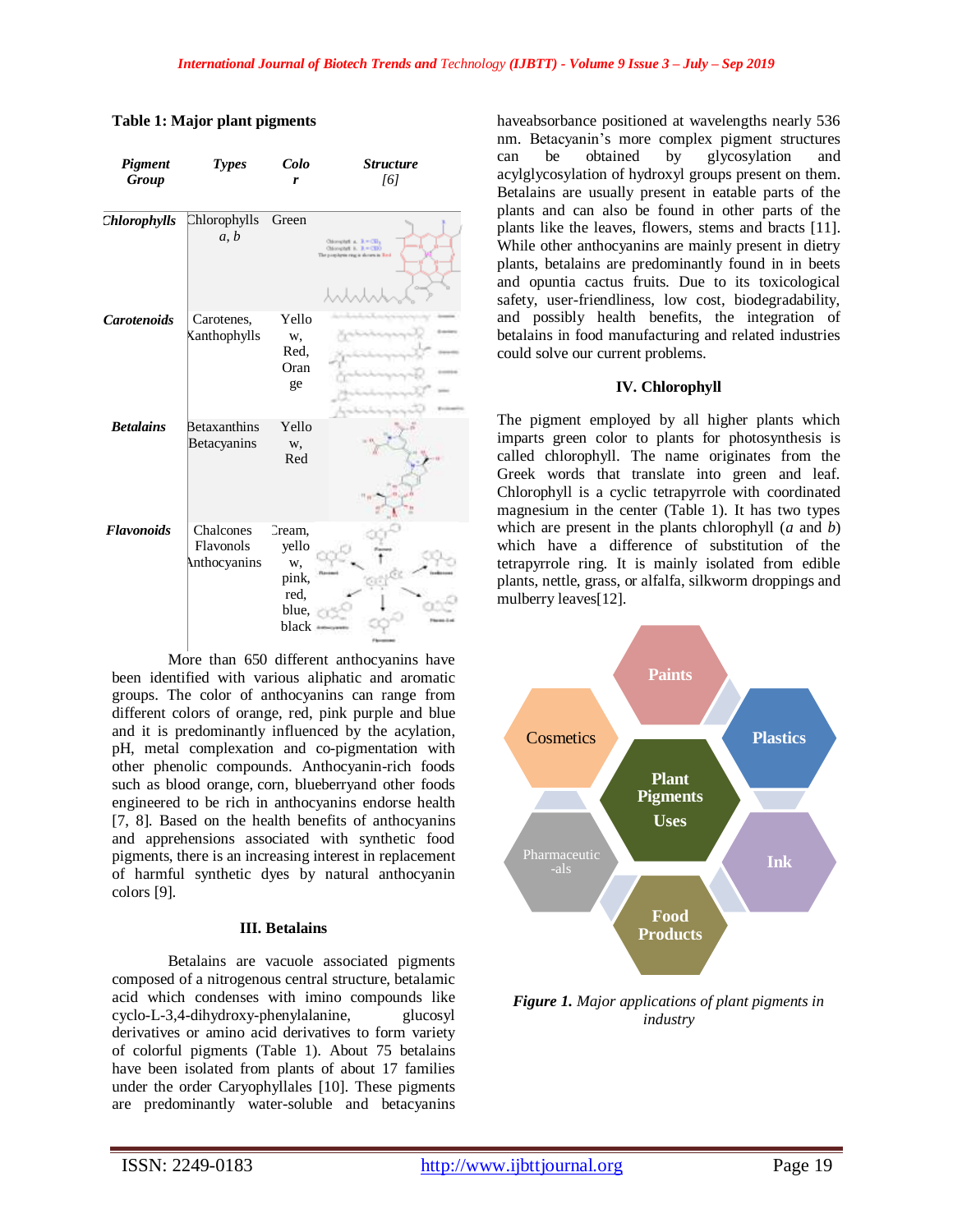## **PHARMACEUTICAL IMPORTANCE OF PLANT PIGMENTS**

The phytochemicals; lycopene, anthocyanins and betacyanins are responsible to give red coloration to the fruits and vegetables. These pigments are known as functional ingredients because of the protective roles for degenerative diseases like cancer and cardiovascular diseases. These have antioxidant ability to scavenge free radicals which may cause oxidative damage and chronic diseases in human body. Oxidative stress is known to be the major deleterious factor resulting to onset of different chronic diseases**.**  Carotenoids are known to have health-promoting benefits like prevention of dangerous human diseases such as cancer and age-related disorders. These are also recognized as a vital dietary source for vitamin A, mainly found as α-carotene and β-carotene. (vitamin A precursors) [13]. A diet containing high carotenoid results in a reduced risk of breast, cervical, ovarian and colorectal cancers,cardio-vascular and different eye diseases [14]**.** Lycopene is claimed to have protective role against breast cancer, lung cancer, ovarian cancer, gastrointestinal cancer and pancreatic cancer [15]. The high intake of pigment lycopene has a positive effect for the preventing cardio-vascular diseases [16] and lung diseases [17]. A study has reported that lycopene, especially cis-lycopene implies a protective role in cases of human papillomavirus (HPV) infection. Lycopene has been reported to impart animproved visual function to the patients having tension glaucoma [18]

Flavonoids have shown major biochemical and antioxidant benefits associated with many diseases like cancer, Alzheimer's disease (AD) and atherosclerosis [19]. A high antioxidant activity is observed by both anthocyanins and anthocyanidins. Anti-obesity, low gain in body weight and better blood lipid profile in the rats induced with high-fat has been observed [20]. Anthocyanin possesses antimicrobial effects by damaging and then destroying cell wall, cell membrane and also the intercellular matrix [21]. Betalains have promising potential as therapeutic agents for promoting health issues and to prevent diseases like hypertension, dyslipidemia., cancer, and vascular stenosis[22].

# **PLANT PIGMENTS IN FOOD INDUSTRY**

Natural pigments found in food materials are responsible to give color to the products. The additives in the form of pigments impart to deepen the color or to renew color of food product. These pigments can improve the taste of food and make its identification easier. Nowadays, many conscious consumers have demand for the food products which are colored using natural pigments. Artificial pigments are known as harmful and undesirably dangerous. Sixteen natural pigments are now permitted to be used in food. [23].

Betalains are oil-insoluble but water-soluble. Depending upon the pH of the environment, they take the tawny ( $pH > 8.5$ ), blue-violet (6.5–8.0), red-purple  $(3.0-6.5)$  or red-violet color (pH < 3.0), but their highest stability is observed at the pH 4–5 range. They are used to color frozen food, ice-creams, flavored milk drinks, yoghurts, powdered desserts, gels, sauces, jams, jellies, candies[24, 25]. Betalains have been used as food colorants and as dietary supplements [26].

Anthocyanins also change color depending on the pH of the substance they are in. They may take red at pH value lower than 4, red-violet pH 4–6 or blue when the indicator pH is higher than 7. Anthocyanins were initially obtained from the pomace of red grapes, elder, red currant, purple carrot, as well as hibiscus flowers. Application of the group of flavonoids by the food industry is a common practice and they can be found in fruit, alcoholic and non-alcoholic drinks, sauces, cheeses, milk desserts, jellies, jams and candies [27]. Use of anthocyanins in food as colorants and also as functional ingredients is limited due to their low stability and interaction with other ingredients in the food matrix [28]. Carotenoids are resistant to heating, sterilization and freezing processes. They are well soluble in oils but insoluble in water. Color in food products because of carotenoids are produced by extraction from major natural sources such as annatto, paprika, saffron, tomato lycopene, marigold lutein. They are used in the production of butter, margarines, oils and fats, cheese spreads, non-alcoholic drinks, fruit juices, confectionery baked goods, ice-creams, yogurts, desserts, jams, creams, pastries and jellies [29].

Chlorophyll is obtained via extraction from plant leaves. It is obtained from peppermint, pistachio, common or stinging nettle. It shows the lowest stability of all the natural pigments and low resistance to a higher temperature, light activity, oxygenation and pH change. It hydrolyses in the acidic environment giving a brown coloring. Chlorophylls are used in beverages, sweets, chewing gums, soup concentrates, cheese spreads, preserves and vegetable pickles. Besides they show medicinal properties since they improve human metabolism, being a source of magnesium [24, 27, 30]. Practically use of chlorophyll was first boomed in the 1940s. Commercial products comprising of chlorophyll included bathroom tissue, diapers, chewing gum, bed sheets, toothpaste and other products of daily use. The major selling product was as an anti-odorant and also the one used in dental hygiene. Other applications of chlorophyll use in wound healing, germ killing, treatment of infections,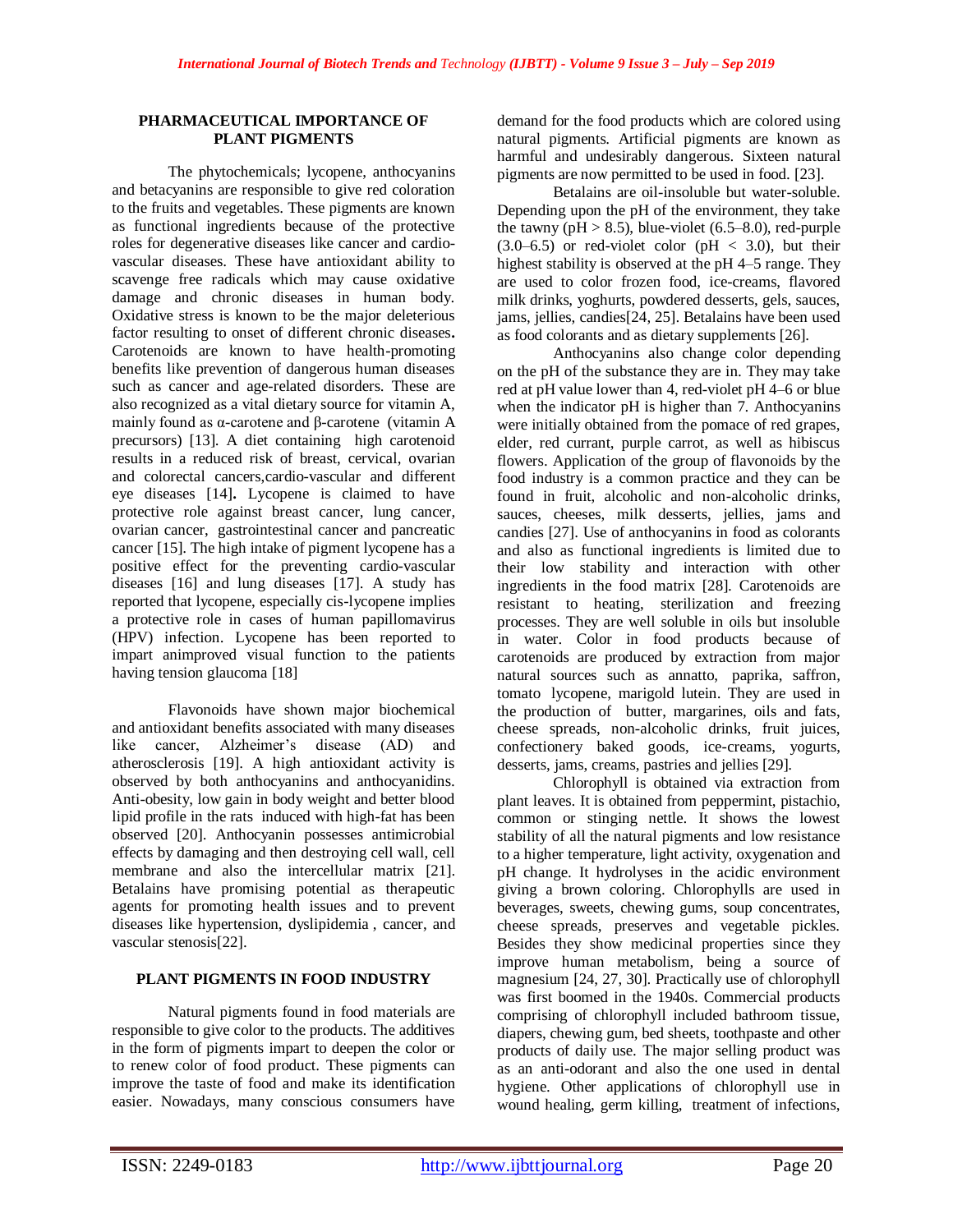materials used against inflammations and in use of bandages, antiseptic ointments, and surgical dressings [31].

A significant potent problem in the wide use of natural plant pigments is their instability, which is an important point in food industry. Different factors like pH, light, temperature, processing method, harvesting period, enzymes, sugars, oxygen and metal ions can drastically result the stability of the naturally occurring plant pigments [32].

## **PLANT PIGMENTS IN COSMETIC INDUSTRY**

Due to side effects of prolonged usage of synthetic coloring compounds, the trend has been shifted towards the market of natural colors in the form of pigments used in cosmetics. Plant extracted pigments are mixed in dermatological products to transfer color to the skin or lips, hair etc. Due to the antimicrobial properties and radical scavenging activities, plant pigments have been beneficially used in cosmetics [33]. Henna or mehndi has been used as an agent for color and cosmetic for over thousand years. Its pigment; lawsone is remotely used in cosmetology due to its dyeing properties and is being used to color hair and nail. Lawsone due to its conditioning properties is being widely mixed in shampoos,hair rinse, and conditioners. Mehndi is applied to cover gray hair without adverse effects on hair and also for making temporary tattoos for decoration purposes on the skin [34]. Sappanwood extract due to its powerful antibacterial action is incorporated to cosmetic creams, gels' and lotions which also maintains the integrity of formulations.

*Caesalpinia sappan,* the heartwood, when freshly cut is of yellow color, but it rapidly transfers its color to red. The color transition with pH, altering from yellow to red is used advantageously in production of lipsticks of beautiful colors [35]. The heartwood of red sandalwood tree or Red Sanders (*Pterocarpus santalinus* Linn.) is applied to make skin health better. Traditionally, sanders red mixed with turmeric is used to give healthy glow to skin. Red sandalwood extract is mixed in the formulation of lipstick and other color cosmetic compositions.

*Beta Vulgaris* extract (betalain pigments) is used to give red color to the hair and is used in formations of bleachingagents, facial moisturizer, antiaging, acne treatment, toners, astringents, shampoo, defoliant/scrubs and lip balm etc. [36]. The saffron has been used as a yellow colorant even before the 23<sup>rd</sup> century B.C. The carotenoid in saffron comprises of a simple sugar linked with basic chain, responsible for its water solubility. Saffron is being used for making beverages., cosmetics, and pharmaceutical products in limited amount due to its high cost [36].Turmeric (*Curcuma longa*) is being used as an environment friendly substance for giving color to both food and cloth. Turmeric pigment is recognized as the brightest of all naturally found yellow dyes and it is used as a powerful antiseptic for revitalizing skin [37].Examples of few other pigments are: berberinebased pigments (like palmatine, coptisane and limonene), hino kitiol, betel nut pigment, rutin, logwood pigments, henna tannin and catechin [38].

## **USE OF PLANT PIGMENTS IN INK**

Natural pigments from different sources including plants have been discovered thousands of years ago and are being used ever since. Earlier, prehistoric people used these pigments for painting the walls of the caves in which they used to live. Madder (*Rubia tinctorium L*.) is used for red color, St John's wort (*Hypericum perforatum L*.) gives yellow brown color. Tall mallow (*Malva sylvestris L*.) gives yellow green color. Tansy (*Tanacetum vulgare L*.) is used for yellow color [39].

## **PLANT PIGMENTS USAGE IN SOLAR CELLS**

Dye Sensitized Solar Cells (DSSC) are being the point of attention now due to simple designing and fabrication material which applies low cost. Use of metal complexes and organic dyes result in better efficiency and higher durability for DSSC. But the process to synthesize such dyes is laborious, too much costly and it involves usage of toxic materials. So the alternative approach is to use natural pigments (dyes) found in plants such as anthocyanin, carotenoid, chlorophyll, tannin, betalain and many others are as dyes in making of DSSCs. The source of these natural pigments are fruits, flowers, leaves, seeds, barks and other parts of plants. The prevailing benefits of using natural dyes are high absorption coefficients, pigments' high light harvesting efficiency, low cost extraction of pigments and also their low toxicity [40]

## **REFERENCES**

- [1] Hari, R.K., T.R. Patel, and A.M. Martin, An overview of pigment production in biological systems: functions, biosynthesis, and applications in food industry. Food Reviews International, 1994. 10(1): p. 49-70.
- [2] Jomova, K. and M. Valko, Health protective effects of carotenoids and their interactions with other biological antioxidants. European journal of medicinal chemistry, 2013. 70: p. 102-110.
- [3] Kaulmann, A. and T. Bohn, Carotenoids, inflammation, and oxidative stress—implications of cellular signaling pathways and relation to chronic disease prevention. Nutrition research, 2014. 34(11): p. 907-929.
- [4] Tapiero, H., D. Townsend, and K. Tew, The role of carotenoids in the prevention of human pathologies. Biomedicine & Pharmacotherapy, 2004. 58(2): p. 100-110.